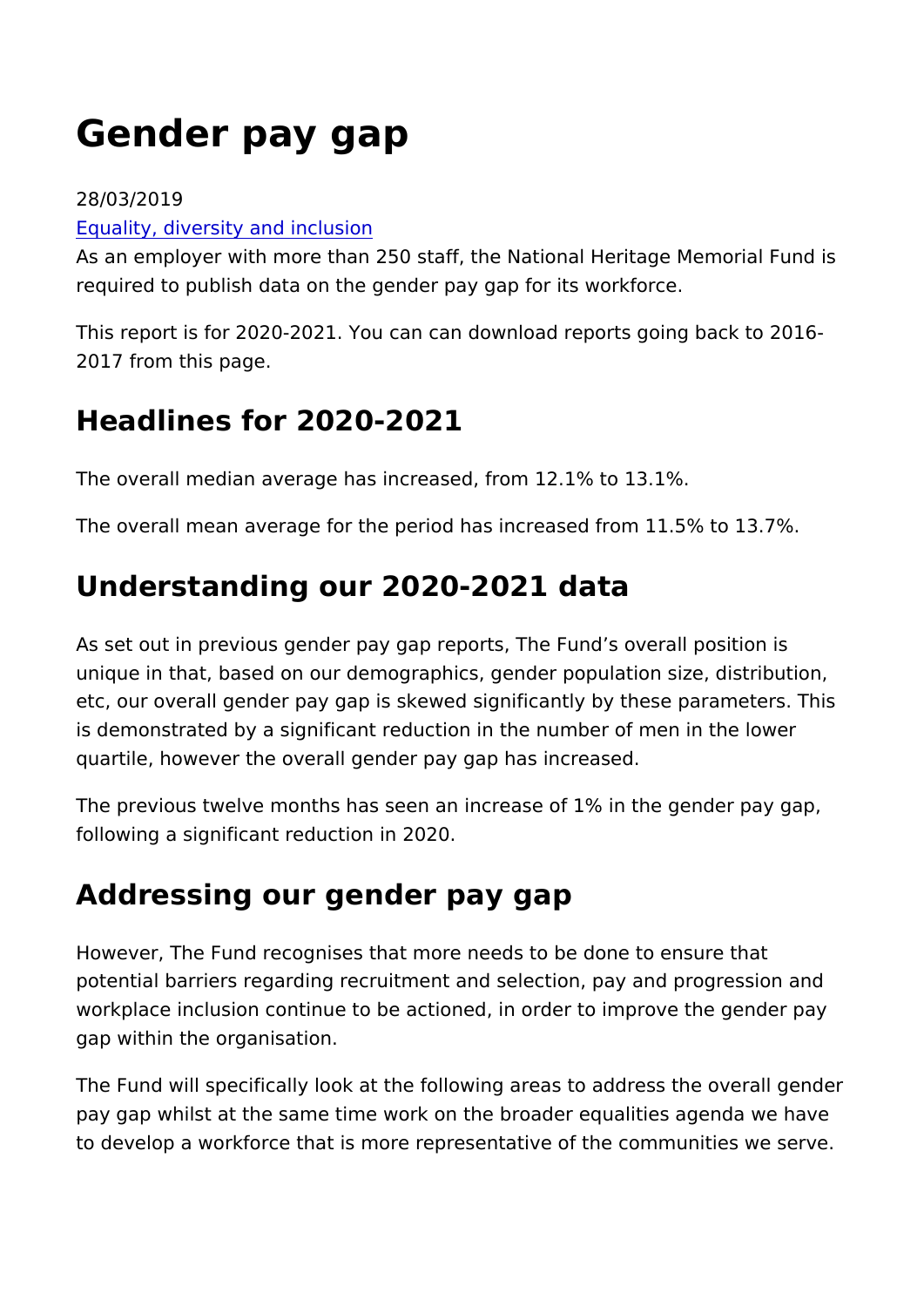- Implement a workforce action plan to improve gender equality and other strands of inclusion across The Fund.
- We will continue to engage with colleagues in Trade Unions to provide independent scrutiny to our policy and procedures.
- Further resource our equality and policy work across the organisation.
- We will continue to monitor changes as a result of pay grading and restructure changes.
- We will introduce a new recruitment policy with a central focus on workforce diversity and a commitment to positive action to addressing underrepresentation in the workforce.
- We will support managers to empower them to develop local actions to improve the diversity of their teams and review this annually.
- We will equip managers with improved recruitment tools and processes (including a new recruitment system) and review use annually.
- We will develop a new Recruitment Framework based on our new Behavioural and Performance Management Frameworks and drive inclusive behaviours as a key factor for recruiting / promoting staff.
- We will develop our current learning and development offer surrounding equality.
- We will build and launch new written recruitment guidelines to upskill awareness of process requirements and promote diversity best practice.
- We will build responsibilities for championing Equality, Diversity and Inclusion (EDI) into our new Behavioural Framework.
- We will improve our management information reporting on workforce diversity – providing bi-annual reports for managers and holding review discussions at senior management level.
- We will review, publicise and promote our Equality Impact Assessment scheme to ensure gender related considerations are recorded in decision making.
- We will provide a programme of interactive workshops on the menopause and gender.
- We will produce new guidelines for managing the menopause.
- We will ask colleagues what support they need to enable them to better manage gender diversity both in their team and community-facing work.
- We will produce new guidelines for supporting trans staff.
- We will continue to work with colleagues in Internal Communications to develop regular briefings and guides for staff to help promote wellbeing and support.
- We will develop a new Equality Policy and Dignity at Work Policy.